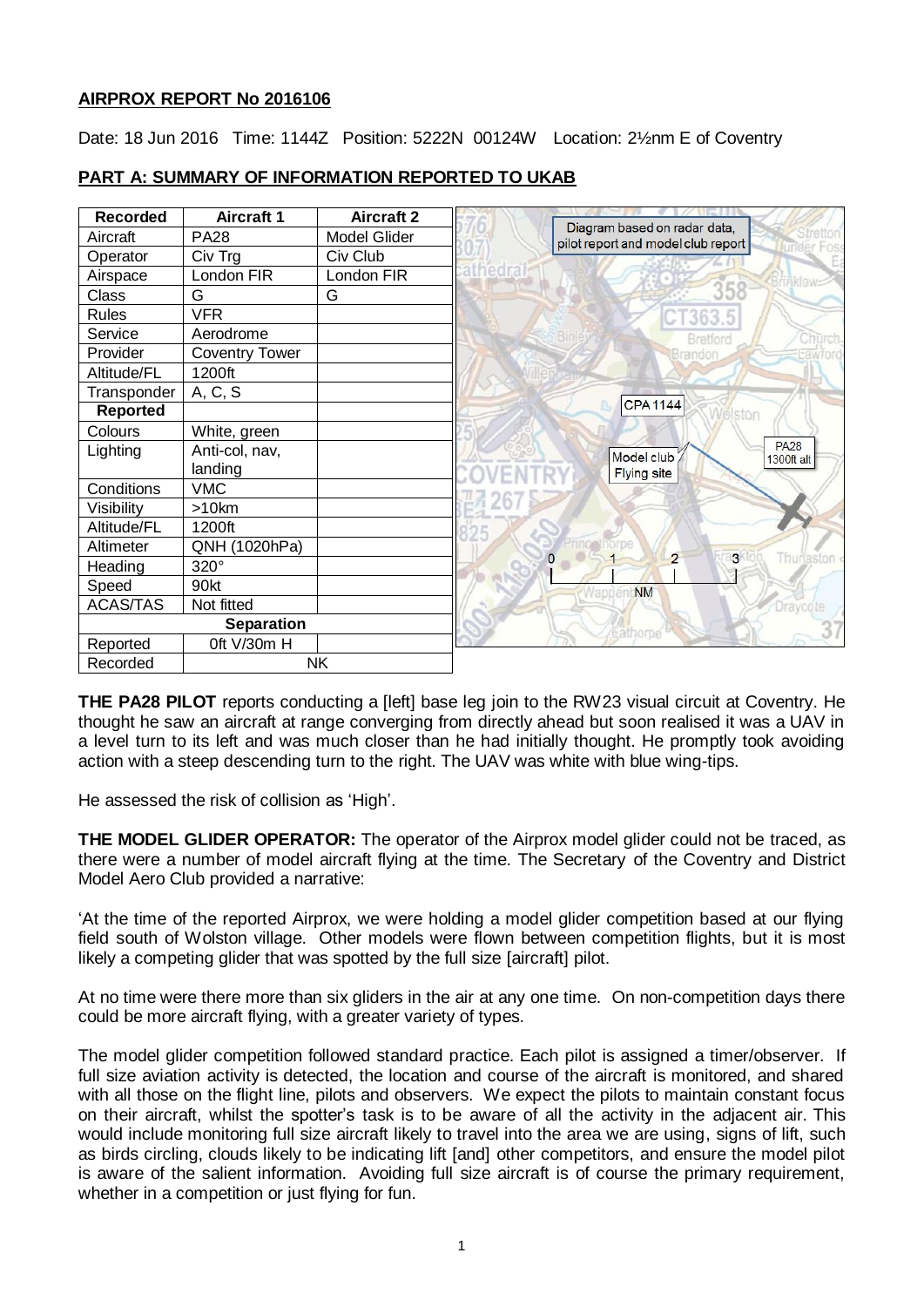Throughout the day, we flew four competition slots. In the main full size aircraft kept well clear of our area, possibly thanks to advice from ATC or careful reading of the notes associated with the airfield indicating our location. However, there were two occasions during the day when full size aircraft flew overhead or very near to our location. When that happens the spotters task is to advise the model pilot which direction to fly to maximise the separation distance. Sometimes it is practical to descend, other times it is considered better to steer away from the flight path of the full size, as we find it difficult to assess vertical separation from the ground.

Identifying which specific model aircraft was spotted as an Airprox may be difficult, as there were a number of gliders all in the air simultaneously, and all the pilots would have been advised of the full size and have been taking appropriate action to maintain safe separation distances.

Coventry and District Model Aero Club was formed approximately 80 years ago, and has always encouraged the safe flying of model aircraft. Our current model flying field is south of Wolston village. We have been operating from this field for approximately 40 years. We operate the nationally accepted pilot achievement scheme managed by the British Model Flying Association, and adhere to  $\mathsf{CAP}\ 658^1$ .

We remind Coventry ATC on a regular basis that we operate model aircraft from our field, and have ensured ATC are aware of our exact location. The position is noted in the UK AIP EGBE AD 2.20 [under Warnings].

In this instance CAA exemption was not sought [for the model gliding competition], as the number of models taking part was lower than would be found at the site on a non-competition day (weather permitting) and none of the aircraft taking part were [heavier than] 7kg.

**THE AERODROME CONTROLLER** reports the PA28 pilot was joining the circuit and reported passing close to a model aircraft at a similar level. The controller offered that it may be from a notified model flying site at Wolston, on the edge of the Coventry ATZ, and gave relevant information to two departing aircrafts' pilots. The PA28 pilot phoned later to say he would file an Airprox. No other reports of model aircraft flying were received.

#### **Factual Background**

The weather at Coventry was recorded as follows:

METAR EGBE 181150Z 36004KT 320V060 9999 BKN023 15/10 Q1020=

The UK AIP, EGBE AD 2.20 LOCAL TRAFFIC REGULATIONS, paragraph 4 (Warnings), (e) states:

'Pilots are warned of radio controlled aircraft activity from a private site approximately 3 nm east of Coventry airport, 0.5 miles southeast of Wolston village.'

#### **Analysis and Investigation**

#### **UKAB Secretariat**

The Air Navigation Order 2009 (as amended), Article 138<sup>2</sup> states:

'A person must not recklessly or negligently cause or permit an aircraft to endanger any person or property.'

 $\overline{\phantom{a}}$ Model Aircraft: A Guide to Safe Flying

<sup>2</sup> Article 253 of the ANO details which Articles apply to small unmanned aircraft. Article 255 defines 'small unmanned aircraft'. The ANO is available to view a[t http://www.legislation.gov.uk.](http://www.legislation.gov.uk/)